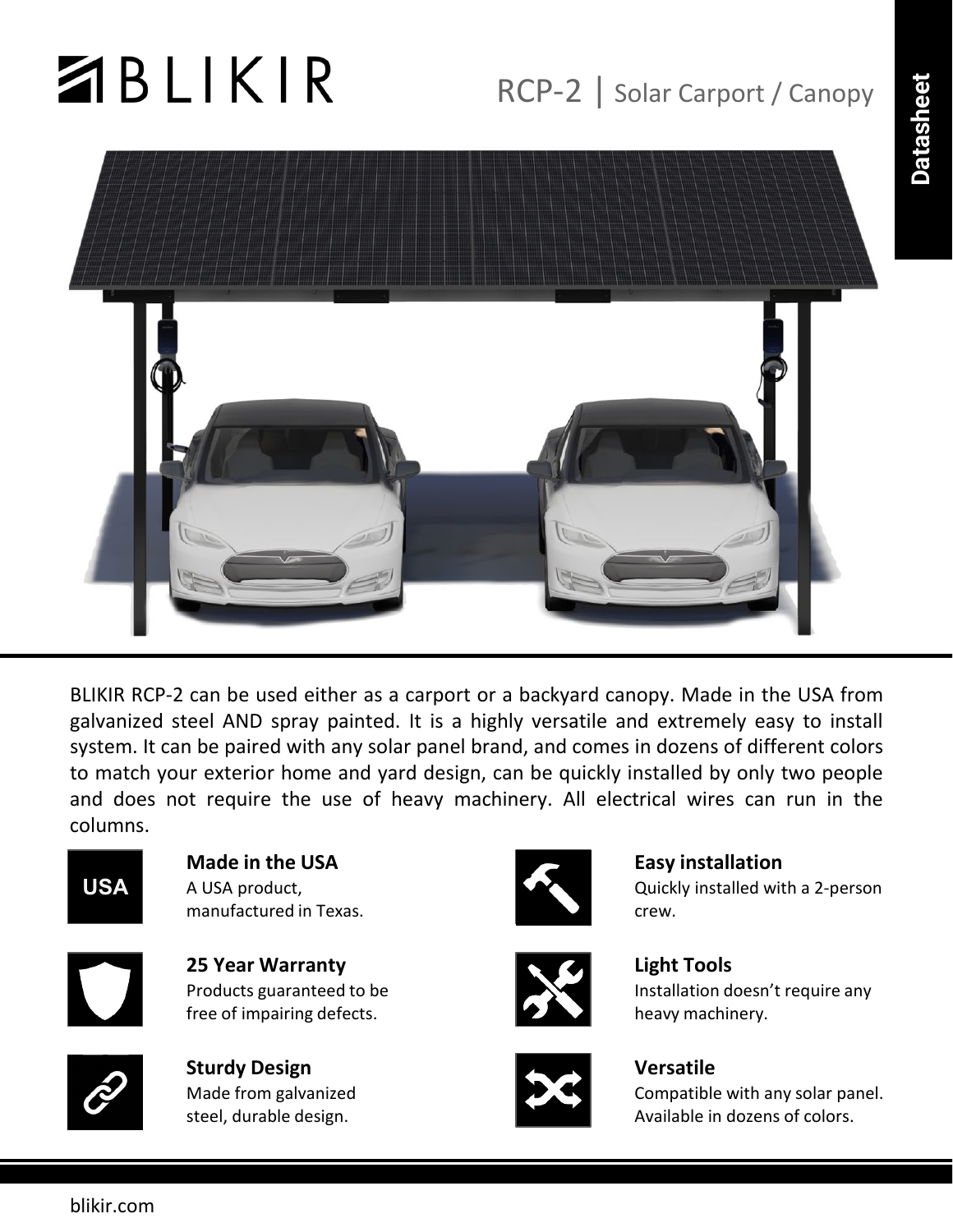## **ZBLIKIR**

### RCP-2 | Solar Carport / Canopy



| <b>Tilt</b>                 | $5^\circ$ Tilt                                                                                                                                                             |
|-----------------------------|----------------------------------------------------------------------------------------------------------------------------------------------------------------------------|
| Loads                       | 35 PSF Snow Load (High Snow 65 PSF option available)<br>130MPH Wind Load (175MPH option is available)<br>$\bullet$                                                         |
| <b>Piers</b>                | Requires 4 piers<br>Pier depth only 2'<br>$\bullet$                                                                                                                        |
| <b>Racking</b>              | Sealed Surface (no top clamps) - optional T-Gasket<br><b>Integrated Grounding</b>                                                                                          |
| <b>Available Colors</b>     | Default Color: Black<br>Optional: Galvanized and can be painted in any color<br>$\bullet$                                                                                  |
| <b>Panels</b>               | Uses either 60 or 72 cell solar panels:<br>24 x 60/120 cell Panels (8.6kW @ 360W)<br>18 x 72/144 cell panels (8.1kW @ 450W)                                                |
| <b>Optional Add-</b><br>Ons | Mesh sail - hides solar equipment, for cleaner look<br>$\bullet$<br>Column safety Solar LED lights<br>$\bullet$<br>Enel X EV Car Chargers - for residential and commercial |
|                             |                                                                                                                                                                            |

© BLIKIR.Inc, All rights reserved. BLIKIR and the BLIKIR logo are trademarks or registered trademarks of BLIKIR, Inc. Date: 06/2022/V06/ENG. Subject to change without notice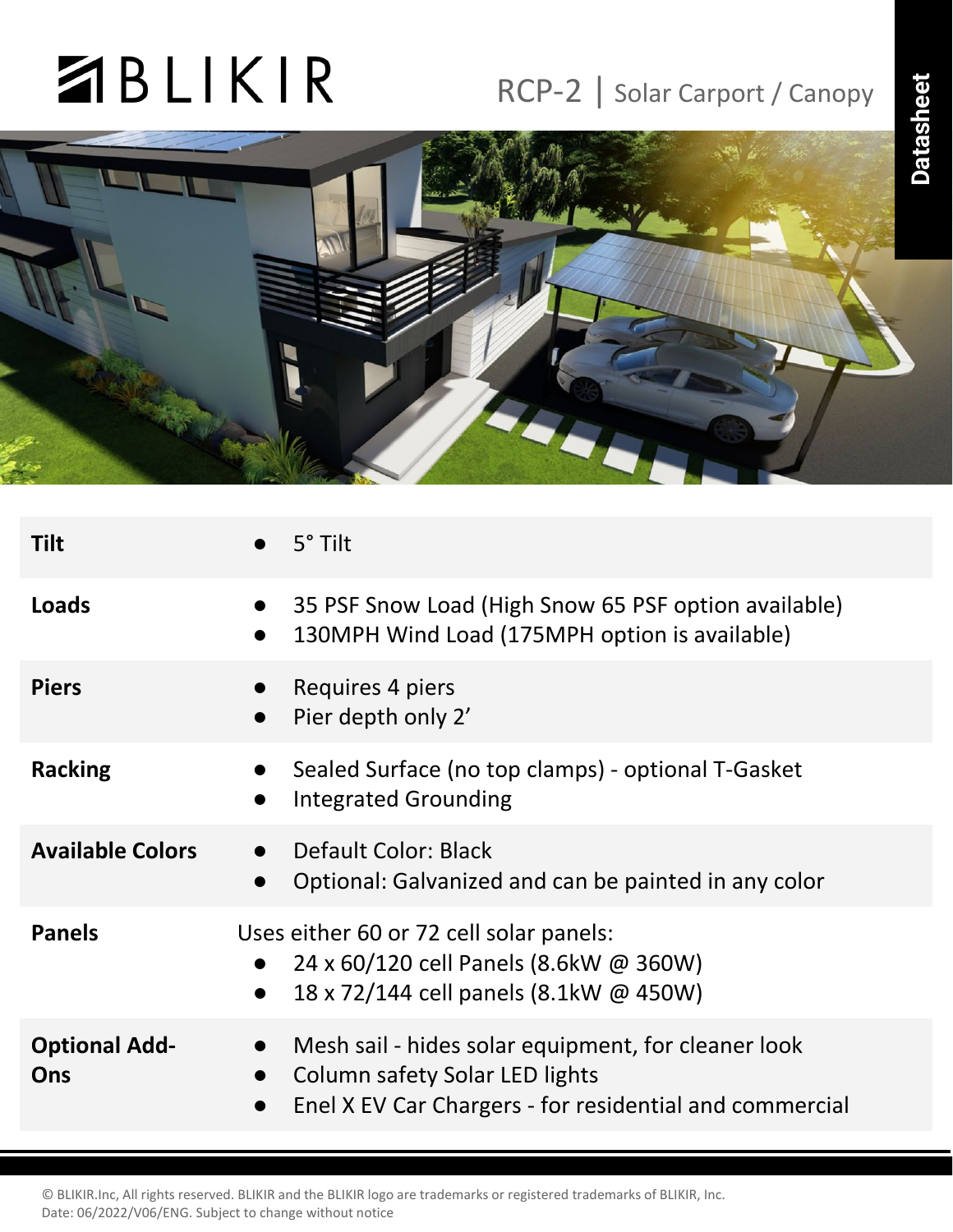

RCP-2 | Solar Carport / Canopy

### **Drawings**



© BLIKIR.Inc, All rights reserved. BLIKIR and the BLIKIR logo are trademarks or registered trademarks of BLIKIR, Inc. Date: 06/2022/V06/ENG. Subject to change without notice